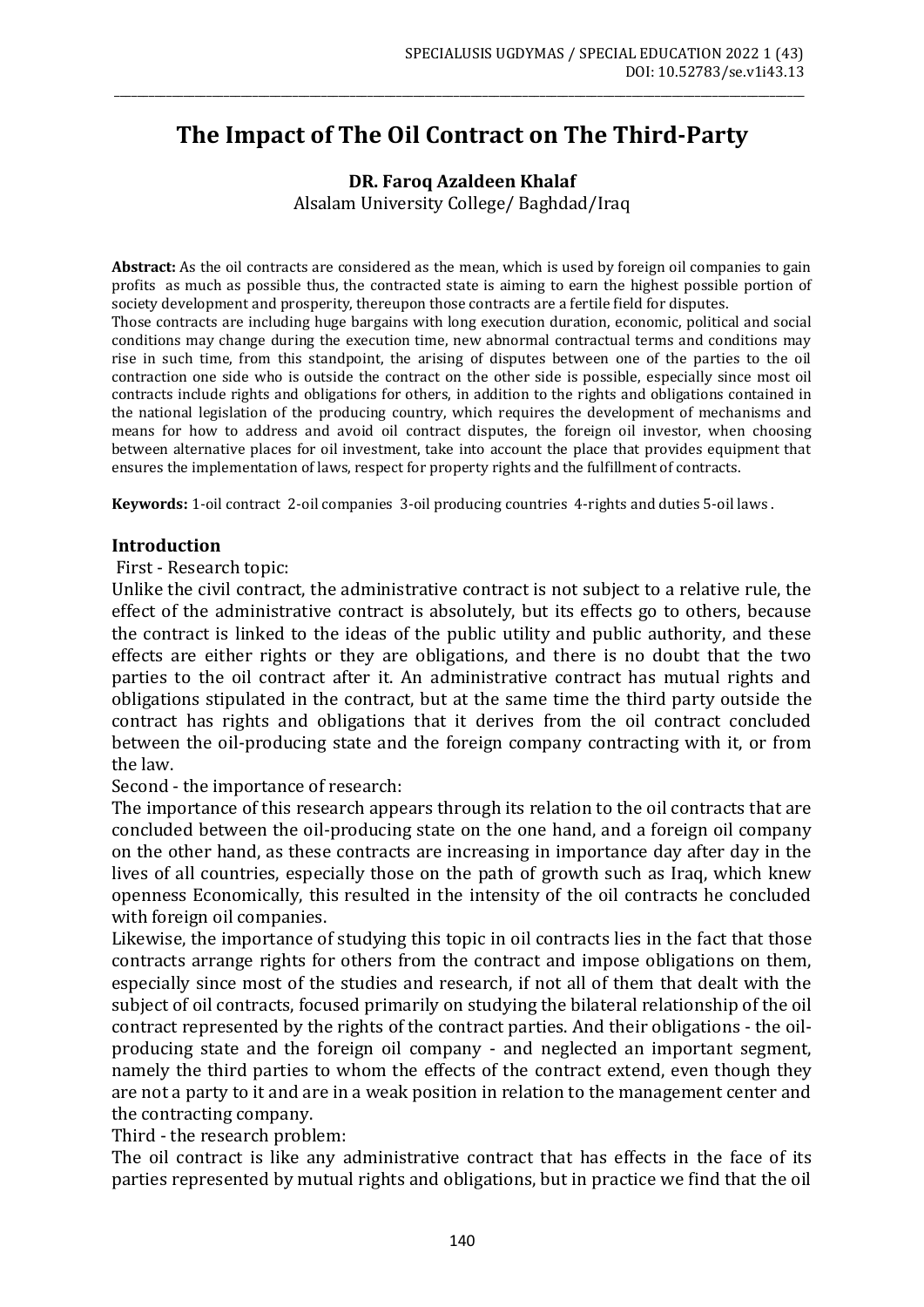contract, as an administrative contract, has effects that can affect foreign people who were not a party to it, hence the problem of research in determining the rights of Others and their obligations, and whether the source of these rights and obligations is the oil contract only, or is there another source represented by the law, in other words, is it a contractual or legal source, and then the problem of determining responsibility is contractual or tortuous. Are these effects a direct result of the contract or indirect. Fourth - Research Methodology:

\_\_\_\_\_\_\_\_\_\_\_\_\_\_\_\_\_\_\_\_\_\_\_\_\_\_\_\_\_\_\_\_\_\_\_\_\_\_\_\_\_\_\_\_\_\_\_\_\_\_\_\_\_\_\_\_\_\_\_\_\_\_\_\_\_\_\_\_\_\_\_\_\_\_\_\_\_\_\_\_\_\_\_\_\_\_\_\_\_\_\_\_\_\_\_\_\_\_\_\_\_\_\_\_\_\_\_\_\_\_\_\_\_\_\_\_\_\_\_\_

In the scope of our research, we relied on the comparative analytical deductive approach that relies on the deduction and analysis of legal texts in Iraqi legislation and an attempt to compare them with comparative laws and legal systems, as well as the adoption of the applied approach that is based mainly on strengthening jurisprudential and legislative positions with oil contracts concluded closely related to the subject, especially oil contracts Iraq, as well as oil contracts concluded in other oil countries in order to reach fruitful results.

Fifthly, the research plan:

We will divide the research into the effects of oil contracts for others into two sections. In the first, we deal with the rights of others about the oil contract in two demands. We discuss in the first requirement the right of others to conclude oil contracts in accordance with the law, and we devote the second requirement to discussing the rights that others derive from the oil contract Then we move on to the second topic to study the obligations of others about the oil contract, in two demands.

## The first topic

Rights of third parties on the oil contract

In some administrative contracts, including oil contracts, there are rights for people who are not a party to the contract, but are within the category of others, and they have the right to adhere to these rights towards the administration or the contractor with it. To intervene in the field of oil contracts, after which are administrative contracts, and to demand some rights or to oblige the competent administrative authority to conclude the oil contract, or the foreign oil company contracted with it to take a certain position, and we can address these cases in two demands. While we address in the second the rights derived by third parties from the oil contract.

The first requirement

The right of third parties to conclude oil contracts in accordance with the law

The legislator is the one who shows the method of concluding administrative contracts in general, including oil contracts, with the aim of achieving the greatest financial abundance for the public treasury and taking into account the interest of the administration, which requires enabling the administration to choose the most efficient advanced companies to perform the oil service, and oil contracts go through multiple stages before they produce their effects, and each stage From these stages it goes through certain procedures drawn up by the legislator that the administration must follow, so we will show these procedures in two branches.

# First branch

Choosing an oil company and negotiating with it

In this section, we will discuss the selection of the contractor with the oil-producing country represented by the foreign oil company, and the negotiations that take place between the two parties to conclude the contract in two paragraphs. We dedicate the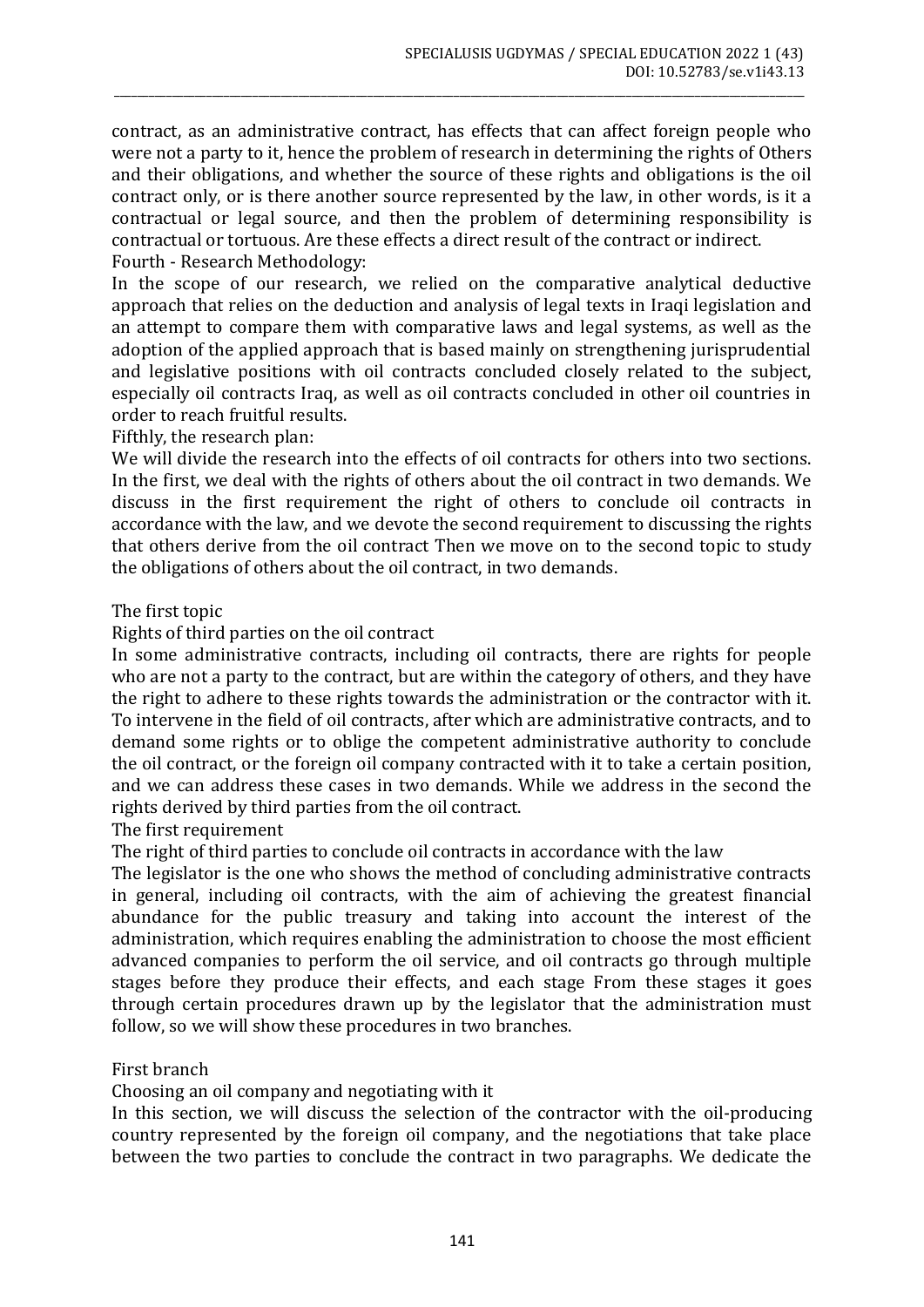first to selecting the contractor, and the second to negotiations according to the following:

\_\_\_\_\_\_\_\_\_\_\_\_\_\_\_\_\_\_\_\_\_\_\_\_\_\_\_\_\_\_\_\_\_\_\_\_\_\_\_\_\_\_\_\_\_\_\_\_\_\_\_\_\_\_\_\_\_\_\_\_\_\_\_\_\_\_\_\_\_\_\_\_\_\_\_\_\_\_\_\_\_\_\_\_\_\_\_\_\_\_\_\_\_\_\_\_\_\_\_\_\_\_\_\_\_\_\_\_\_\_\_\_\_\_\_\_\_\_\_\_

First - Choosing the oil company:

The oil state follows certain methods in choosing the foreign oil company contracting with it, and in general these oil companies are invited either based on the public tender, or on the basis of a private tender or a direct invitation, and the oil companies may be contacted directly, which is called direct negotiation, and these methods will be clarified by something From the summary according to the following:

1- Public Bidding Method:

One of the most important methods organized by law for selecting the contractor with the administration is the public tender method, as it guarantees that everyone who meets the conditions will submit to the tender and participate in it and compete with others (1). This method is considered one of the best methods that the administration resorts to conclude its contracts, in order to open the door to competition between the largest number of competitors, and then give the administration an opportunity to choose the best bid submitted, and many countries have resorted to using the public tender method to conclude their oil contracts, and among these countries Iraq, as it resorted to in concluding traditional oil concession contracts, on May 26, 1931, the Ministry of Economy and Communication published an advertisement in local and foreign newspapers calling on those wishing to submit their offers no later than 9/30/1931, to obtain a concession in any part that was not granted There is a concession in Iraqi territory, and the tender was awarded to (Mosul Company Limited) (). The Iraqi National Oil Company also announced through the international press an area of (28) thousand km of western desert for oil investment through a more sophisticated contracting method than the concession contracts, called oil service contracts, and in 1973 the Iraqi National Oil Company announced five oil areas southern Iraq and two fields in the north for oil investment, and it was set on March 31, 1974, as the last date for bids, and 23 foreign companies submitted to tender (2).

2- Limited Bidding Method (Direct Invitation):

According to this method, the invitation is directed to a certain number of companies and institutions approved for their ability and technical and financial efficiency (3), or if the nature of the contractual process requires that, and this method guarantees the right to compete and participate in the tender for a limited number of natural and legal persons determined by the owner of the project, as it invites them in a form Directly to enter the tender (4). In concluding oil contracts after 2003, Iraq adopted a contractual method called (oil licensing rounds), which is a direct invitation according to which the invitation is directed to solid international oil companies that enjoy high financial and technical efficiency. However, oil licensing rounds were not regulated by law, but were concluded based on The powers granted to the Ministry of Oil, and the number of oil licensing rounds implemented by the Ministry of Oil from 2008 to 2013 reached four oil licensing rounds (5).

#### 3- Direct agreement method

This means the method of direct communication between the administration and the foreign company to implement development projects of a monopolistic nature without following the general or limited tender procedures after the administration has obtained all the required fundamental approvals from the competent authority (6). The state resorts to this method because its procedures are simple when compared to the public tender method, whose procedures are complicated, as well as resorting to it in case of urgency, or in the event that there is no point in conducting the tender, as if the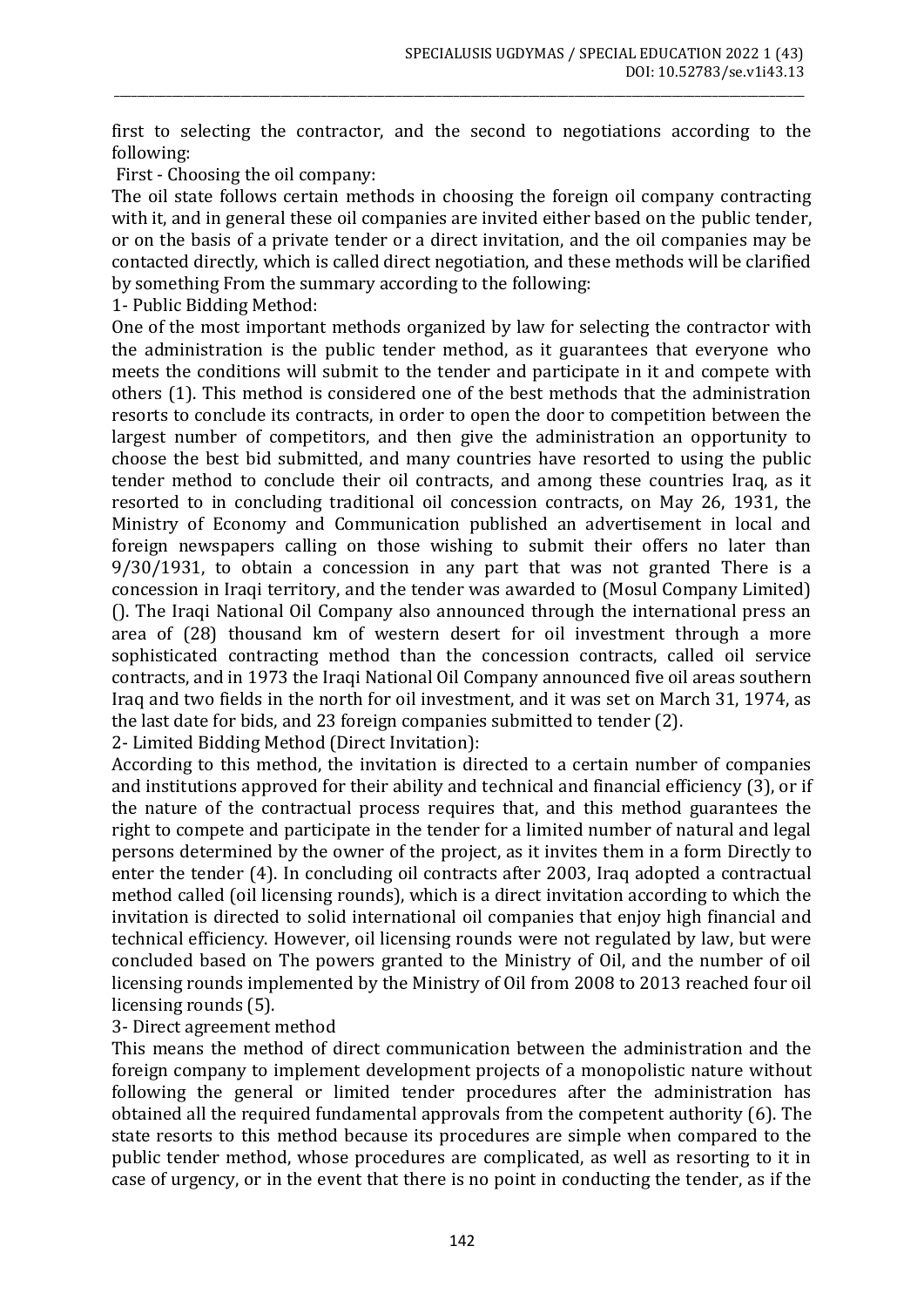contract requires expertise, skills or financial capabilities that are not It is available only to a certain authority, and the subject of the contract may be confidential, or the administration may have recourse to it under the law in contracts of limited value (7). Referring to the Oil and Gas Law of the Kurdistan Region - Iraq No. (22) of 2007, we find it permissible to follow the direct negotiation method as an exception to the rule represented by the public tender method, in Article (26/First/2) wherein it states ((The Minister chooses the method of direct negotiations to grant Leave if the public interest calls for it.

\_\_\_\_\_\_\_\_\_\_\_\_\_\_\_\_\_\_\_\_\_\_\_\_\_\_\_\_\_\_\_\_\_\_\_\_\_\_\_\_\_\_\_\_\_\_\_\_\_\_\_\_\_\_\_\_\_\_\_\_\_\_\_\_\_\_\_\_\_\_\_\_\_\_\_\_\_\_\_\_\_\_\_\_\_\_\_\_\_\_\_\_\_\_\_\_\_\_\_\_\_\_\_\_\_\_\_\_\_\_\_\_\_\_\_\_\_\_\_\_

Second: Negotiations with the oil company

Negotiations are an important stage of concluding oil contracts that last for a long time between the oil-producing country on the one hand, and the foreign oil company on the other, which may reach several years. Negotiations take place in several stages. The first stage of negotiations is the negotiation of the technical aspect of the contract. After that, the parties move to discuss the financial aspect, and then move to discuss implementation dates, contract term, funding sources, financial guarantees, determining the applicable law and the competent judiciary in the event that Dispute during the execution of the contract (8). Given the importance of negotiations, we find that most of the oil laws in the oil-producing countries refer to them as a means to be resorted to before concluding the oil contract, including the amended Iraqi National Oil Company founding law for the year 1967 in Article (4/3), and the decision of the dissolved Bull Command Council No. ( 267 for the year 1987, which is repealed.

However, the question that arises is who is the administrative body competent to negotiate oil contracts (oil licensing round) with foreign companies that Iraq concluded after 2003? Referring to those contracts, we find that the Department of Oil Contracts and Licensing in the Ministry of Oil, which is a department specialized in negotiating the development of oil fields, conducted negotiations with several foreign oil companies, according to which several oil contracts were concluded, represented by the four oil licensing rounds implemented by the Iraqi Ministry of Oil since 2009. Until 2013 (9). The researcher believes that the negotiation of the conclusion of oil contracts has been made the specialty of the Iraqi National Oil Company, which was entrusted by the Iraqi National Oil Company Law No. (4) of 2018 in force, the task of concluding oil contracts by forming a body or department specialized in negotiating oil contracts formed on a scientific and objective basis from experts Legal experts, economists, geological technicians and other competencies in this field, provided that they are appointed by the Federal Oil and Gas Council, which makes the issue of oil negotiations an institutional and transparent matter.

second branch

Drafting, signing and ratifying the oil contract

After completing the procedures for selecting the contractor and negotiating with him, the terms of the contract must be accurately formulated so that they are free from errors, and a fortiori from fraud and deception, and it is no secret that oil contracts, as in any other contract, do not create obligations once they are signed. The conclusion stage is complete, so we will discuss the most important procedures required for this stage, which are first drafting the oil contract, signing it second, and ratifying it third, according to the following:

First: Drafting the oil contract

The task of drafting the oil contract is entrusted to jurists with experience and competence in the subject matter of the contract, as the drafting of the contract paragraphs must be in clear and precise terms, and not resort to ambiguous terms, as it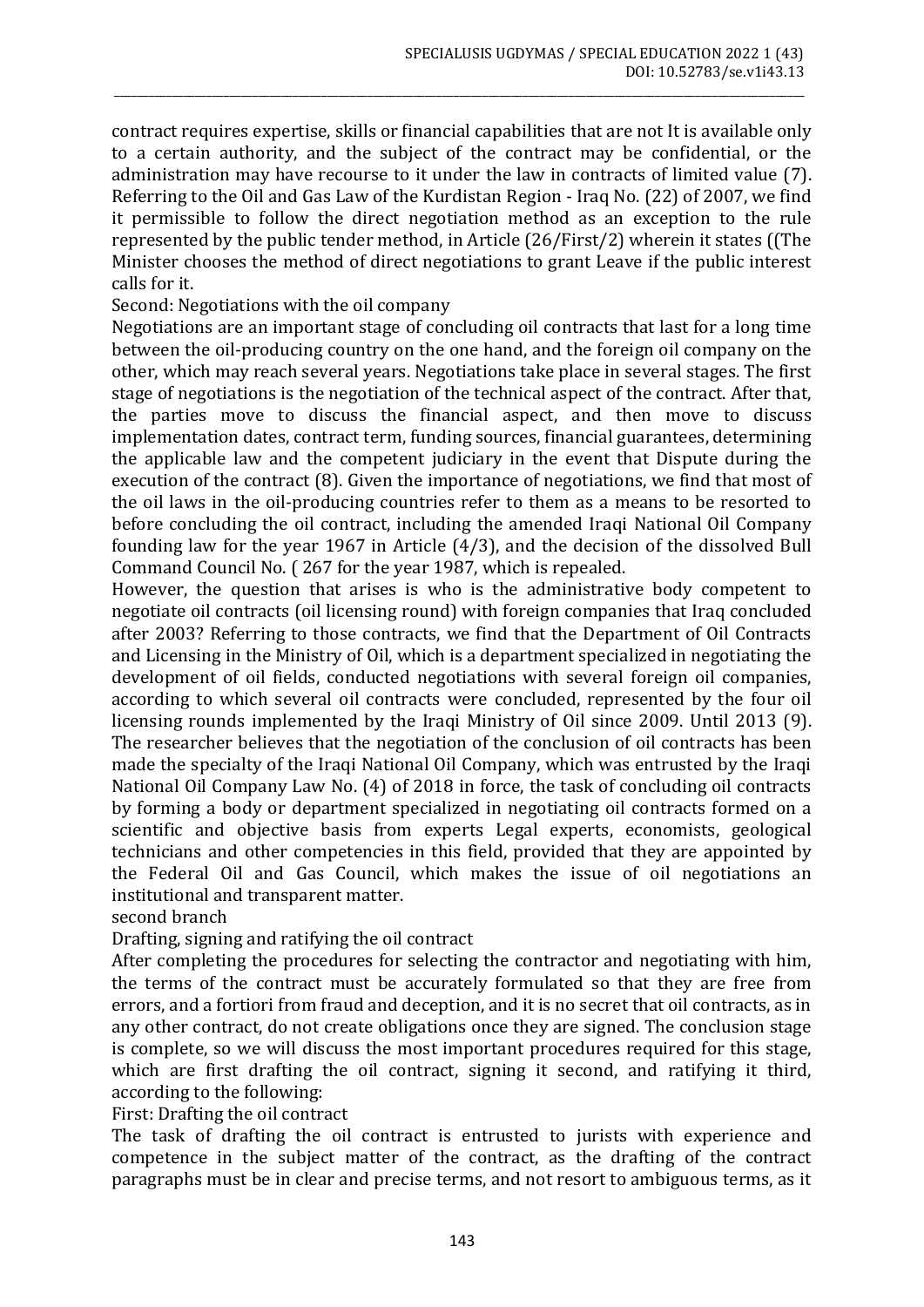must be borne in mind that this contract will serve as the law governing the relationship between its two parties throughout The term of the contract, so it must include all matters that may be in dispute so that the contract is the reference for its settlement (10). The stage of preparing the draft oil contract begins after the negotiations between the two parties to the contract - the oil-producing country or one of its affiliated bodies or institutions on the one hand, and the foreign oil company on the other - and the two parties agree on the final contract formula. Among the issues related to the form of the contract is the structure of the contract, as it The general framework by which it is inferred on its content and effects, and the structure usually includes the preamble, definitions, subject and appendices.

\_\_\_\_\_\_\_\_\_\_\_\_\_\_\_\_\_\_\_\_\_\_\_\_\_\_\_\_\_\_\_\_\_\_\_\_\_\_\_\_\_\_\_\_\_\_\_\_\_\_\_\_\_\_\_\_\_\_\_\_\_\_\_\_\_\_\_\_\_\_\_\_\_\_\_\_\_\_\_\_\_\_\_\_\_\_\_\_\_\_\_\_\_\_\_\_\_\_\_\_\_\_\_\_\_\_\_\_\_\_\_\_\_\_\_\_\_\_\_\_

It should be noted in the matter of drafting oil contracts that a number of oil countries such as Indonesia, Libya and Algeria have adopted the model oil contracts system, which includes summary terms that do not differ from one contract to another, and it is not permissible for the negotiator of the oil-producing country and the foreign company to agree on different terms, even in countries that do not Take the model contracts, there are several restrictions to be bound by when concluding oil contracts (11). The Iraqi Ministry of Oil adopted the model contracts method in its contracts concluded in the four licensing rounds from 2008 to 2013, as it adopted the two models of the Technical Service Contract (Tsc) and the Service Contract for Oil Production Development (DPC).

Second: Signing the oil contract:

Since oil contracts are generally considered administrative contracts, so they must be signed by the competent authority specified by law, and on the contrary, they are defective with the defect of lack of jurisdiction, and their legality can be challenged (). Most of the legislation of the oil-producing countries includes texts regulating the issue of the authority competent to sign oil contracts, including the Iranian Oil Law, Article (3) authorized the Ministry of Oil to sign oil contracts (12). As for the Oil Law of the Republic of Nigeria of 1990, in Article (2) of it, the Minister of Petroleum Resources may grant a license to explore for oil (13), and with reference to the Lebanese Petroleum Resources and Marine Waters Law No. (123) of 2010, we find that Article (8) of it gave the authority to sign The oil contract of the Lebanese Minister of Energy and Water (14), and in accordance with Article (8) of the Turkish Petroleum Law of 2013, the right to sign oil contracts was given to the General Directorate of Oil Affairs of the Turkish government (15).

As for Iraq, whoever signed the oil licensing contracts, the representative of the extractive oil companies (North Oil Company, South Oil Company, Central Oil Company, and Maysan Oil Company) is considered the national party in those oil contracts. Third: Ratification of the Oil Contract:

Because of the importance of oil in the economy of oil-producing countries, ratification is a necessary procedure, as it is a leave to act of the person who signed the contract (16), but the legislation differed regarding the authority competent for this procedure, some of which made it the competence of the legislative authority, and some of them assigned the task of ratification to the executive authority, and there are legislations Others entrusted this task to a council or a special body.

The ratification of oil contracts from the executive authority is the method currently in force in Iraq, as the four oil licenses that were concluded with foreign oil companies were ratified by the Council of Ministers without Parliament on those contracts by law, and the ratification of those oil licenses by the Council of Ministers is not based on A legal text, as it is necessary to refer to the oil laws in force that regulate the process of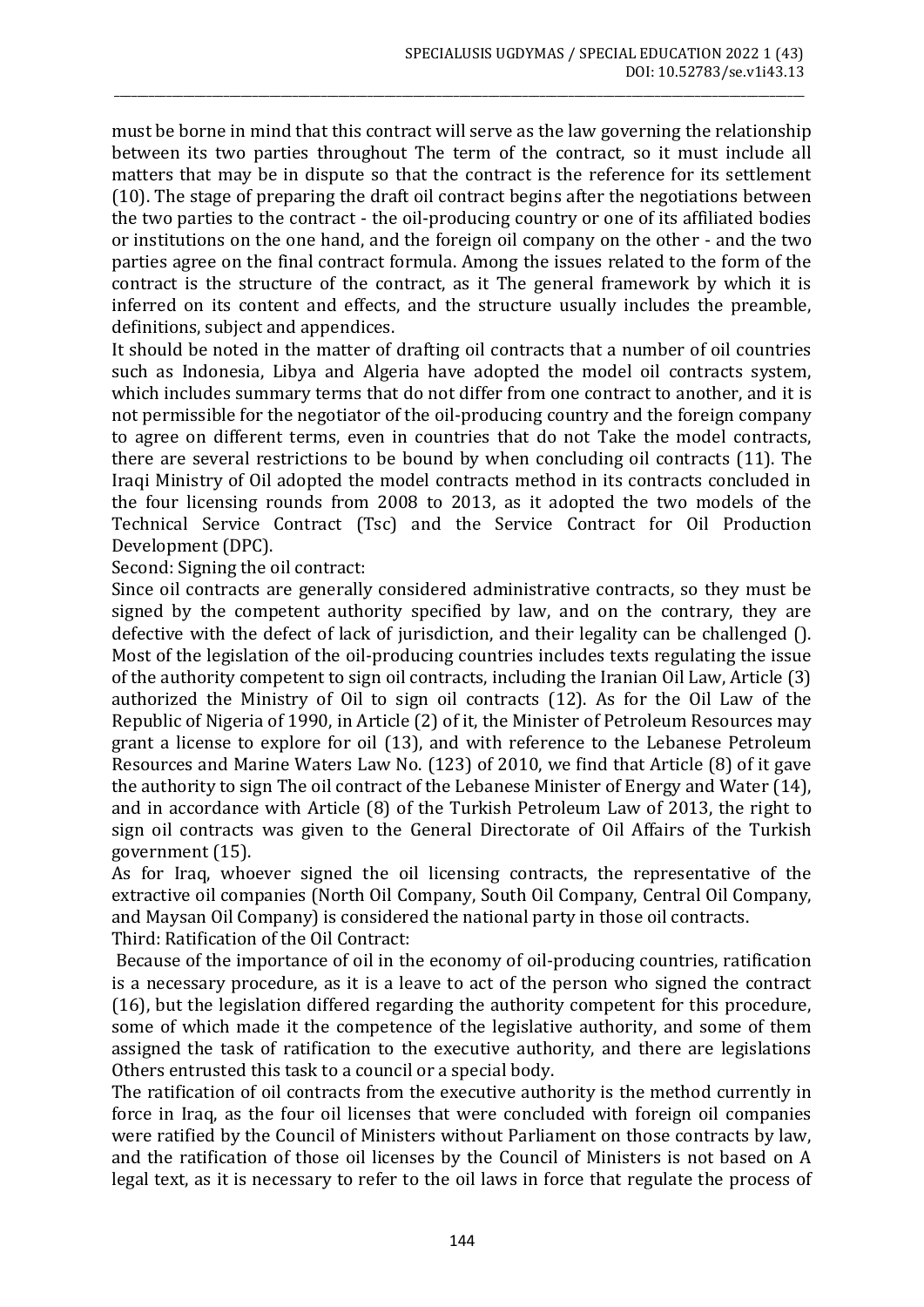ratifying oil contracts, including the law on the allocation of investment areas for the Iraqi National Oil Company No. (97) for the year 1967, as Article (3/2) stipulates that ((( It invests in any of the areas allocated to it by jointly with others if it finds it better to achieve its purposes. In this case, the contract is only contracted by law)), and based on this law, all contracts concluded after its entry into force have been ratified by a law issued by the legislative authority Therefore, it became clear that the ratification of oil licenses concluded by the Iraqi government from 2008 to 2013 is not based on a legal text, which results in its illegality, as any action in the state of law must be based on the text of the law. Law. Accordingly, the oil contracts, in order to be concluded in accordance with the law, go through a series of procedures in which the competent administrative authority takes many decisions until the contract is concluded. If it violates its requirements, everyone with an interest who is a third party has the right to sue the administration before the competent administrative court, by requesting the cancellation of the separable administrative decisions (17), and compensation for them if the administration's violation of the law results in harm, as if the competent administrative authority excluded anyone's bid from the oil contract The foreign oil companies that compete without the right to tender and award the oil tender to an oil company other than the first bidder arbitrarily (18). This case cannot be counted in the field of rights that the foreign oil company derives from the contract, because this company, which is challenging a separate administrative decision, does not base the appeal on a provision in an administrative contract, but rather is based on the provisions of laws and regulations, so the third party represented by the oil company that was excluded from The tender derives its right to appeal for cancellation from the legal system established by the legislator for oil contracts and not from the contract. The second requirement

\_\_\_\_\_\_\_\_\_\_\_\_\_\_\_\_\_\_\_\_\_\_\_\_\_\_\_\_\_\_\_\_\_\_\_\_\_\_\_\_\_\_\_\_\_\_\_\_\_\_\_\_\_\_\_\_\_\_\_\_\_\_\_\_\_\_\_\_\_\_\_\_\_\_\_\_\_\_\_\_\_\_\_\_\_\_\_\_\_\_\_\_\_\_\_\_\_\_\_\_\_\_\_\_\_\_\_\_\_\_\_\_\_\_\_\_\_\_\_\_

Rights of third parties derived from the oil contract

Others have rights in relation to administrative contracts in general, and in oil contracts in particular, which are represented in the guarantees stipulated by the laws in force in the producing country, or those guarantees required by the competent administrative authority in the oil state for their interest on the oil companies contracting with them, as the administration when concluding oil contracts takes into account The interests of all persons who are affected by the oil contract negatively and positively, so it is necessary to clarify those rights enjoyed by others in several branches:

First branch

Protecting the rights of workers in the oil company

When the contracting oil company employs a group of workers with it in the implementation of its obligations, any reluctance on the part of these workers will reflect negatively on the management, so we find the contracting administration keen to avoid these problems by including the oil contracts that it concludes with the oil companies, conditions in favor of the workers employed by the foreign company , especially since oil contracts require the use of large numbers of workers and employees and the continuation of work for long years. Oil contracts may stipulate setting working hours, or imposing a minimum wage, if the foreign oil company violates these conditions, as if forcing workers to work more hours than specified. In the contract, or if it gives the workers wages less than what is agreed upon in the oil contract, this is considered an infringement by the oil company of the contractual rights of the workers who are counted from third parties for the oil contract, and they may challenge the company's illegal behavior before the competent court. It is worth noting that the foreign persons employed by the foreign contracting company are subject, in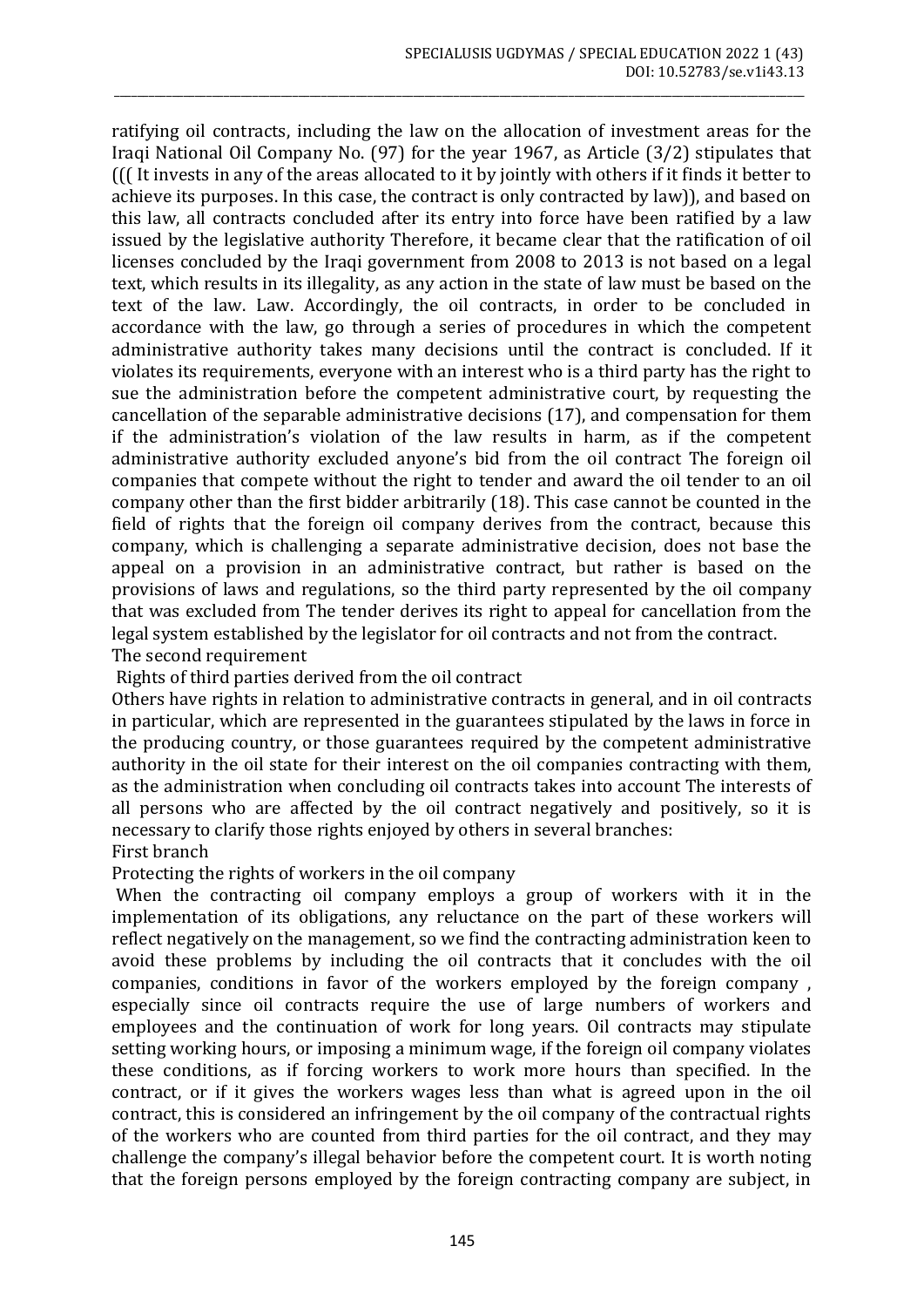entering the territory of the host country, to the laws regulating the entry of foreigners, such as residency and travel laws and other relevant laws, including what is stipulated in the Iraqi production sharing contract (development and production contract) with Russian and Chinese companies In 1997, it stated: ((The contractor's foreign affiliates are subject to all laws related to travel, residence, and others)))). The oil company that stipulated that contract concluded between the government of Bahrain and (Cyberpur) in 1970 in Article (23), as it came in it ((giving the requirements of production efficiency the first place in the selection of employees of different nationalities and with the application of the Labor and Passports Law in Bahrain)))) ).

\_\_\_\_\_\_\_\_\_\_\_\_\_\_\_\_\_\_\_\_\_\_\_\_\_\_\_\_\_\_\_\_\_\_\_\_\_\_\_\_\_\_\_\_\_\_\_\_\_\_\_\_\_\_\_\_\_\_\_\_\_\_\_\_\_\_\_\_\_\_\_\_\_\_\_\_\_\_\_\_\_\_\_\_\_\_\_\_\_\_\_\_\_\_\_\_\_\_\_\_\_\_\_\_\_\_\_\_\_\_\_\_\_\_\_\_\_\_\_\_

#### second branch

## Recruitment and training of national cadres

Among the rights of third parties derived from the oil contract, what is included in some contracts of obligating the contracting oil company to employ and train national cadres during the implementation of the oil operations agreed upon in the contract, and to reduce the use of foreign persons, as the oil contracts stipulate allowing foreign companies to use foreigners with technical and administrative specializations To carry out the oil operations stipulated in the oil contract, however, this right is not absolute, but rather restricted by the terms stipulated in the contract, which often require the employment of national workers (19), such as the contract concluded between the Iraqi National Oil Company (ENOC) and (Erap) ) French in 1968, as Article (10/3) of the contract stipulates "work to reduce the use of foreign employees by ensuring, as much as possible, that foreigners are not employed except in positions for which it is not possible to obtain Iraqi employees with the qualifications and experience required to fill them." ( ), and the two models of the Technical Service Contract (TSC) and the Oil Development and Production (DPC) Service Contract, obligate the foreign contracting company to give priority in employment to Iraqi citizens N who possess the qualifications and experience necessary for this (20), including the contract for participation in the Egyptian production with the (Ayuk Kwank) company in 1996 in Article (17 / C) where it is stated: ((The contractor and the company operating the operations undertake to gradually replace its foreign employees with non-national executives Qualified whenever available...))(21). Also, the majority of oil contracts argued that the foreign company should prepare a program to train national employees on all work related to the oil industry, including what was stipulated in the two models of the Technical Service Contract (TSC) and the Oil Development and Production (DPC) Service Contract in order to increase the number of Iraqi employees and reduce The number of foreign employees (22). Based on the foregoing, the requirement of oil contracts to appoint a certain percentage of workers and employees in foreign oil companies is a requirement for the benefit of third parties outside the contract, as this third party can benefit from it without being a party to the contract. In the event that the oil company does not implement this condition, it is considered A breach of a contractual obligation that raises the contractual liability of the company. third branch

# Protection of the property of others

The administration may stipulate in the oil contracts conditions in favor of the property owners within the contract area or the adjacent areas, and in this case the owners of these properties rely on these conditions to protect their interests if they suffer harm as a result of the implementation of the oil contract. The lands within the contract area are either owned by the state and the use of the surface of the land does not pose any problem in this case, as the oil-producing state is obligated to enable the contracting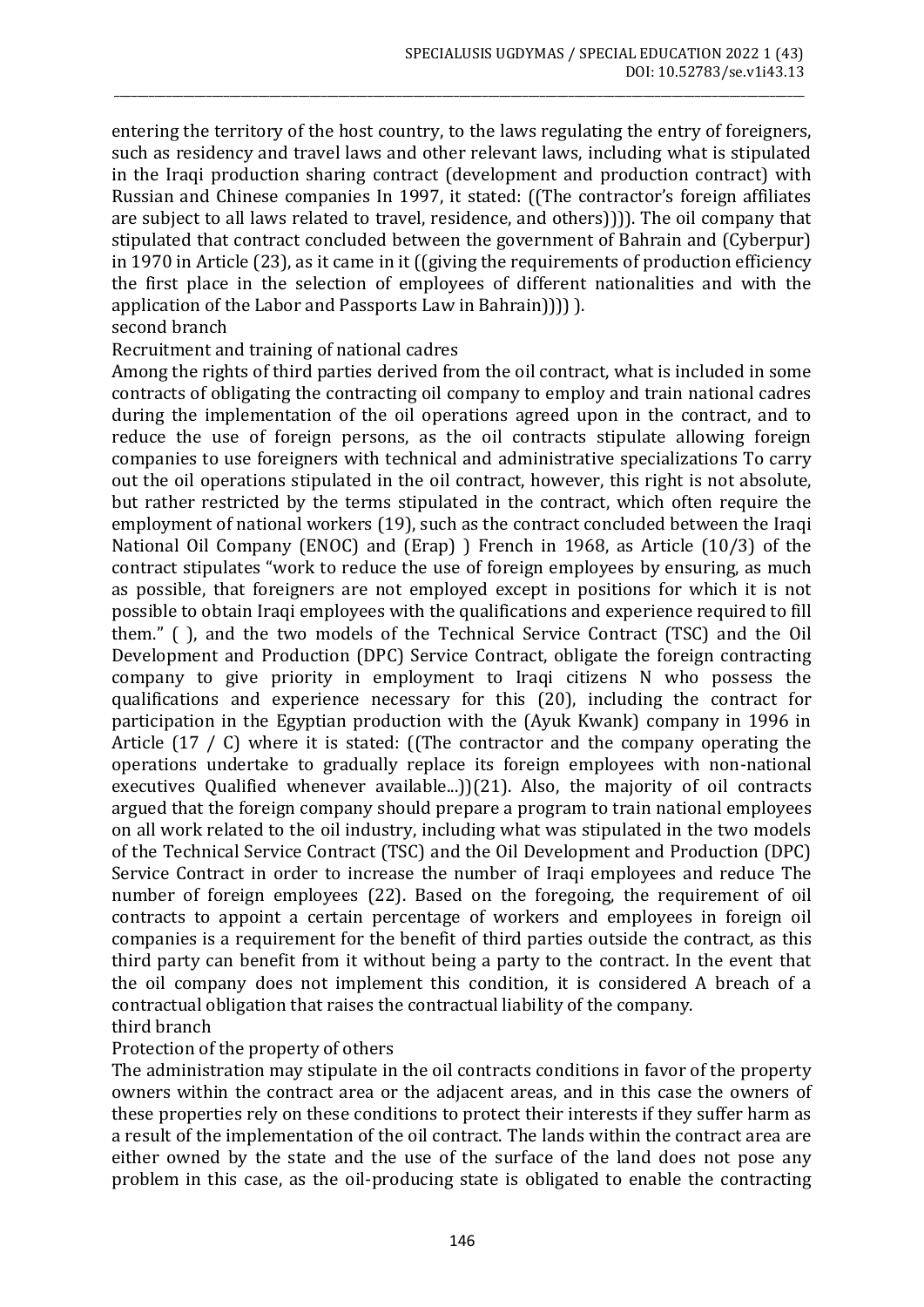company to use the land subject of the contract as determined by the cadastral maps attached to the contract, or the lands within the contract area are owned Private property for individuals, in this case either the company agrees with the land owner on the process of leasing it, or the state acquires it and rents it to the company for an agreed upon rental fee. The contracting state may enable the investing company from this land by expropriating it for the public benefit in return for a fair compensation, or by any other method and placing it at the disposal of the investing company for the purpose of its use (23), this is what was stipulated in the contract concluded between the Iraqi National Oil Company and Erab Company in 1968 In Article (3/8), it states: ((When the land requested by Erab is private property, its purchase or lease is done through There is direct negotiation with the owner...)) (24). Fourth branch

\_\_\_\_\_\_\_\_\_\_\_\_\_\_\_\_\_\_\_\_\_\_\_\_\_\_\_\_\_\_\_\_\_\_\_\_\_\_\_\_\_\_\_\_\_\_\_\_\_\_\_\_\_\_\_\_\_\_\_\_\_\_\_\_\_\_\_\_\_\_\_\_\_\_\_\_\_\_\_\_\_\_\_\_\_\_\_\_\_\_\_\_\_\_\_\_\_\_\_\_\_\_\_\_\_\_\_\_\_\_\_\_\_\_\_\_\_\_\_\_

The oil company's commitment to preserving the environment

Among the obligations of the contracting oil company, which are the rights of others in relation to the oil contract, is the obligation of the oil company to protect the environment, as the contracting oil company is obligated to preserve the environment from pollution under the laws of the producing country and the paragraphs of the oil contract concluded between it and the oil-producing country. Countries have been concerned with protecting the environment, including Iraq. In the Environmental Protection and Improvement Law No. (27) of 2009, Article (14) stipulated that ((it is forbidden to dispose of oil waste or leftover fuel and budget water for oil tankers into the internal surface waters or Iraqi marine areas..)) Also, Article (21) of the above law stipulates that ((The authorities concerned with the exploration and extraction of oil and natural gas wealth shall do the following: .... Take the necessary measures to reduce the damage and risks that result from the exploration and exploration for oil and gas... And Article (44) of Law No. (21) of 2008 amended, "The governorate's financial resources consist of the following: 5- Taxes imposed by the council on companies operating in it as compensation for environmental pollution and damage to infrastructure." (25), According to the above article, the Provincial Council imposes taxes on foreign oil companies operating within the governorate's borders in the event that the company pollutes the environment, and the tax is revenue for the oil-producing governorate whose oil site is located within its administrative boundaries. As for the protection of the environment under the oil contracts concluded between the producing countries and the oil companies, Article (41) of the two models of the oil service contract (Tsc) and the oil development and production contract (DPC) stipulated that the foreign company be obligated to take into account health and safety, protect the environment and preserve natural wealth when Implementing petroleum operations and making efforts to avoid environmental damage or reduce such damage to a minimum.

From this it becomes clear that the legislation of the oil countries and the oil contracts obligate the oil companies to protect the environment and preserve it from pollution, and this is a right of the third party who was not a party to the contract. .

The second topic

Obligations of third parties on the oil contract

In this section, we deal with the obligations that are imposed on third parties as a result of the oil contract, which represent rights of the foreign company that it enjoys towards others, and these obligations may result from the oil contract directly, and may be an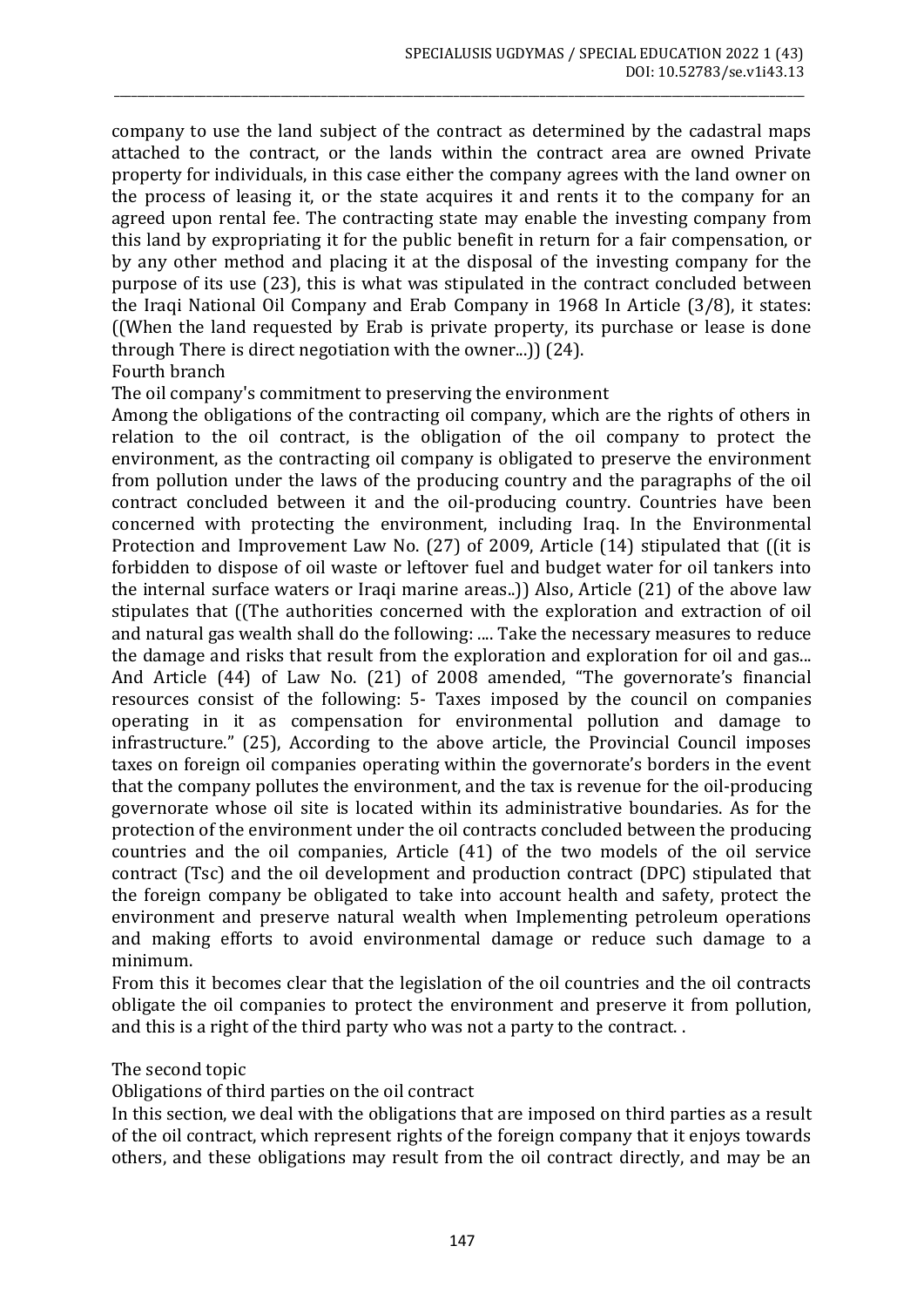indirect result of the oil contract. direct, while we allocate the second to indirect obligations, according to the following:

\_\_\_\_\_\_\_\_\_\_\_\_\_\_\_\_\_\_\_\_\_\_\_\_\_\_\_\_\_\_\_\_\_\_\_\_\_\_\_\_\_\_\_\_\_\_\_\_\_\_\_\_\_\_\_\_\_\_\_\_\_\_\_\_\_\_\_\_\_\_\_\_\_\_\_\_\_\_\_\_\_\_\_\_\_\_\_\_\_\_\_\_\_\_\_\_\_\_\_\_\_\_\_\_\_\_\_\_\_\_\_\_\_\_\_\_\_\_\_\_

The first requirement

direct obligations

As a result of the oil contract, third parties have obligations that affect his legal status directly, even though he is not a party to that contract, which is the possibility of expropriation of real estate belonging to this third party in order to implement the oil contract, and it may be represented in the possibility of using the administrative control authorities in the face of third parties from In order to preserve public order at the site of the contract, and this is what we will deal with in two branches, we dedicate the first section to expropriation, while we dedicate the second section to the use of administrative control authorities.

First branch

expropriation (expropriation)

The administrative body competent to manage the oil facility, in its supervision and management of the facility, especially when concluding oil contracts with foreign oil companies, needs real estate funds that it usually obtains through its allocation from the state. In order to obtain them, and in this case the administration is subject as a general rule to the rules of private law in the same way as individuals, but it may be unable to obtain these properties in a friendly manner, which leads to the disruption of the implementation of the contract, and then the disruption of the operation of the oil facility, so it authorized many the constitutions for the administration forcibly expropriate the real estate of individuals if they need them in return for a fair compensation (26), if this is necessary for the administration to carry out its tasks (27), by appropriating those funds, in accordance with the law regulating it (28).

The legislator may grant this authority to the contractor - the oil company - with the administration by authorizing him this authority. This right if its activity is in the public interest (29). In Iraq, the legislator initially authorized the contractors with the administration the authority to expropriate property for the public benefit. It was stated in the eighth paragraph of the law of the acquisition of immovable property No. 43 of 1934 that the repealed authority to expropriate shall be ((for each person between him and the government an agreement under a concession to invest the country's natural sources and projects to liquefy water and enlightenment)) (30), but the expropriation laws subsequent to the above law omitted to mention authorizing the contractors with the administration the authority to expropriate, so the Expropriation Law No. 57 of 1960 (31), then Law No. (54) of 1970 (32), The same applies to Law No. 12 of 1981 as amended. This matter only clarifies the possibility of the mixed sector exercising the power of expropriation, and this is what Article Nine stipulates ((for state departments and the socialist and mixed sectors that are entitled to legally expropriate real estate.. .)) Even this provision did not continue, as the legislator later narrowed the scope of the practice of expropriation and made it confined to state departments and the socialist sector, after excluding the mixed sector or depriving it of this privilege, in accordance with the law amending the expropriation law in force. No. 16 of 1998 (33).

As for the administrative judiciary, it has come a long way regarding authorizing the authority to expropriate property for the public benefit to persons of private law, as the French administrative judiciary authorized the expropriation of real estate for the benefit of a private company in the event that it is targeting the public interest, and it came in a decision of the French State Council on July 20, 1971 In the case of (Ville de Sochaux), "it is permissible to expropriate private property in favor of the (peugea)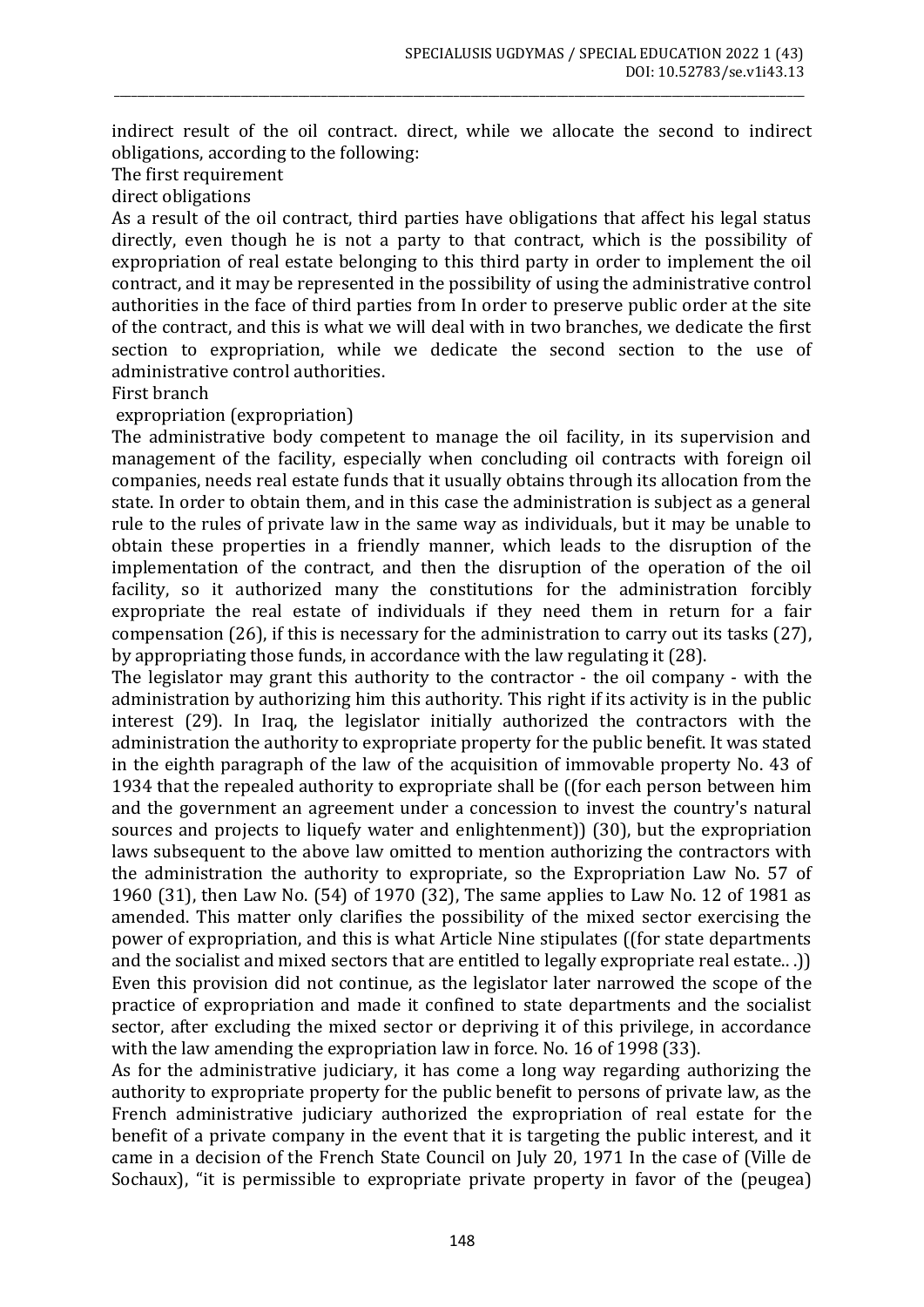Peugeot car company, given that these car companies achieve the general interest of the country by strengthening and developing modern industry in the region in which this company is located" (34). As for Iraq, we did not find a judicial ruling that goes to authorizing the contractor with the administration the authority to expropriate property, as is the case in France, and the reason for this, according to our estimation, is the subordination of administrative contracts to the jurisdiction of the ordinary judiciary, which is usually restricted by legislative texts that only allow the judge to apply the text, while we find the administrative judiciary had the main role in the emergence of the principles and theories of administrative law.

\_\_\_\_\_\_\_\_\_\_\_\_\_\_\_\_\_\_\_\_\_\_\_\_\_\_\_\_\_\_\_\_\_\_\_\_\_\_\_\_\_\_\_\_\_\_\_\_\_\_\_\_\_\_\_\_\_\_\_\_\_\_\_\_\_\_\_\_\_\_\_\_\_\_\_\_\_\_\_\_\_\_\_\_\_\_\_\_\_\_\_\_\_\_\_\_\_\_\_\_\_\_\_\_\_\_\_\_\_\_\_\_\_\_\_\_\_\_\_\_

Through the foregoing, it can be said that the contractor in the administrative contract, especially in important administrative contracts (including oil contracts), can exercise the authority to expropriate property if the public interest so requires, if the legislature or the judiciary permits or the contract includes a provision for that, and reminding in this regard that the company In the oil contract, when it exercises the authority of expropriation, it is in fact performed on behalf of the administration and for its account, and if the company on the other hand is authorized to expropriate for its own account, the money that was expropriated will return to the state at the end of the contract. second branch

Use of some administrative control powers

If the origin is that the executive authority is the one who exercises the function of administrative control through the administrative authorities that represent it, and aims behind it to protect the public order with its three elements(35), then the question that arises is whether the contractor in the administrative contract, from that oil company in the oil contract Exercising the authority of administrative control authorized by the administration?

The jurists differed in this regard, but the most likely opinion is that the administration authorizes the contractor with the right to use some of the administrative control powers if the implementation of the contract requires that, as the contractor with the administration is primarily responsible for maintaining public order at the work site, and he must also take certain measures to prevent injuries or the death accidents of workers and the protection of public funds by issuing decisions, instructions and orders that obligate its workers and others who are related to the work subject of the contract (36).

The researcher believes that administrative contracts are always aimed at achieving the public interest and achieving this can only be done by empowering the contractor with the administration with means that help him to reach this goal. Rather, you look at him in the capacity of assistant and assistant, and if the contracting party earns a profit from the administrative contract, there is no harm in achieving that for him as long as his goal coincides with the goal of the administration in some aspects.

Referring to the oil contracts, we find that they grant the contracting foreign company some of the administrative control powers required by the oil operations, as the oil company is committed to taking all safety measures to preserve individuals and public or private property from damage, so the foreign company can issue procedures that are imposed on its employees and on others who they relate to the implementation of the oil operations subject of the contract, from that contract concluded between the Kuwaiti government and the Arab Oil Company Ltd. in 1958, as Article (21/b) stipulates ((... The company also has the right to import technical and skilled employees and any user imported by the company commits misconduct. His behavior is a breach of public security, or causes public disturbance, or otherwise makes himself undesirable. Upon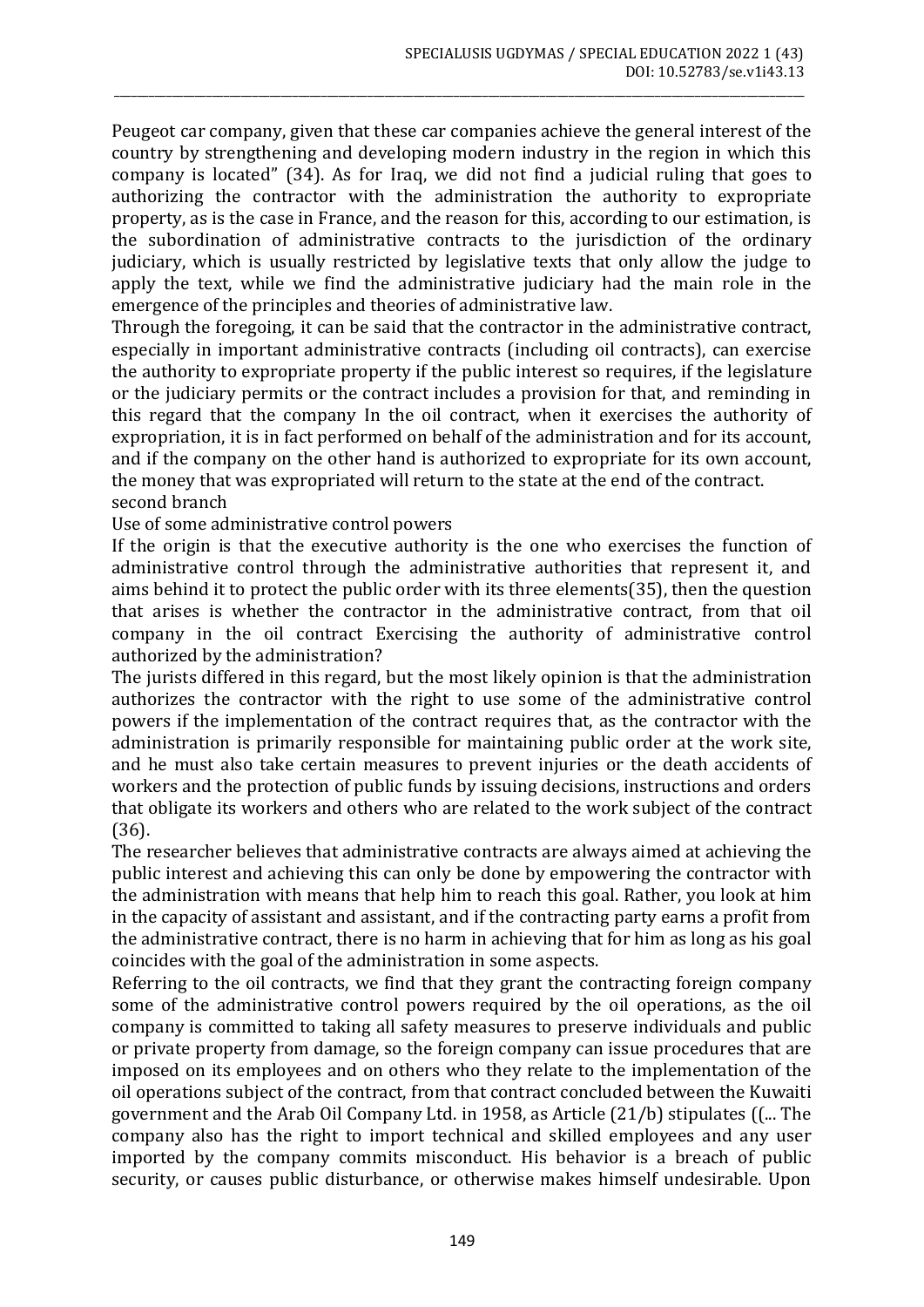the Sheikh's request, the company must remove him from his work and expel him outside the Emirate of Kuwait and outside the neutral zone if it has the authority to do so...))(37). It is evident from this that the foreign company contracting with the host country is responsible for maintaining order in the contract area, and it must take all that falls within the scope of administrative control by taking measures and issuing orders that it imposes on its workers and on third parties who are related to work in the contract area.

\_\_\_\_\_\_\_\_\_\_\_\_\_\_\_\_\_\_\_\_\_\_\_\_\_\_\_\_\_\_\_\_\_\_\_\_\_\_\_\_\_\_\_\_\_\_\_\_\_\_\_\_\_\_\_\_\_\_\_\_\_\_\_\_\_\_\_\_\_\_\_\_\_\_\_\_\_\_\_\_\_\_\_\_\_\_\_\_\_\_\_\_\_\_\_\_\_\_\_\_\_\_\_\_\_\_\_\_\_\_\_\_\_\_\_\_\_\_\_\_

The second requirement

indirect obligations

There are some obligations imposed on third parties for the oil contract that have an indirect effect on increasing the financial burdens and costs on it, such as exempting the foreign company from some taxes, which will lead to the transfer of those burdens to others, and the foreign oil company may monopolize the use of public money, which means depriving this others from benefiting from this money, and this is what we will deal with in two branches. The first section will be devoted to exempting the oil company from some taxes, while the second section will be devoted to the oil company's monopoly by benefiting from public money.

#### First branch

#### Exempting the oil company from some taxes

One of the most important foundations that govern tax is the principle of tax justice. The tax must be imposed on everyone without distinguishing one person from another and according to what suits the status of the taxpayer and the tax base (38). Since the foreign oil companies contracting with the competent administrative authority in the oil state are considered their assistants in running and managing the oil facility that provides services to individuals, the administration may depart from the principle of equality in bearing public burdens or costs and exempting the oil company contracting with it from some taxes, this exemption is permanent or temporary, according to the requirements of matters (39), and the main motive that drives the administration to exempt the contracted oil company from some taxes is to achieve the public interest by encouraging those companies to contract with them to invest their money in the management and implementation of the oil facility (40).

The question raised here is about the legality of including the exemption clause from some taxes in administrative contracts, including oil contracts?

The truth is that the French administrative judiciary does not object to this. For example, in a decision of the French Council of State in the Hebert case in 1939, it allowed the administration to include this condition within the administrative contracts if the public interest so required (41). As for jurisprudence, some jurists, such as the French jurist (De Lopader), have not considered the condition of exempting the contractor from some taxes among the direct effects of the administrative contract towards others, but rather indirect effects (42). The researcher supports this view, as exempting a foreign oil company from some taxes does not have a direct effect on the oil contract towards others, and the reason for this is that the administration owns, through its concern for the public interest, the exemption of economic projects, including oil projects, for the purpose of encouraging them to invest and exploit the oil wealth in countries However, exempting these foreign companies from taxes has an indirect effect on increasing the financial burdens and costs on others, as we have previously explained that the tax is paid to contribute to the public burdens and costs, and therefore exempting these companies from paying taxes will lead to the transfer of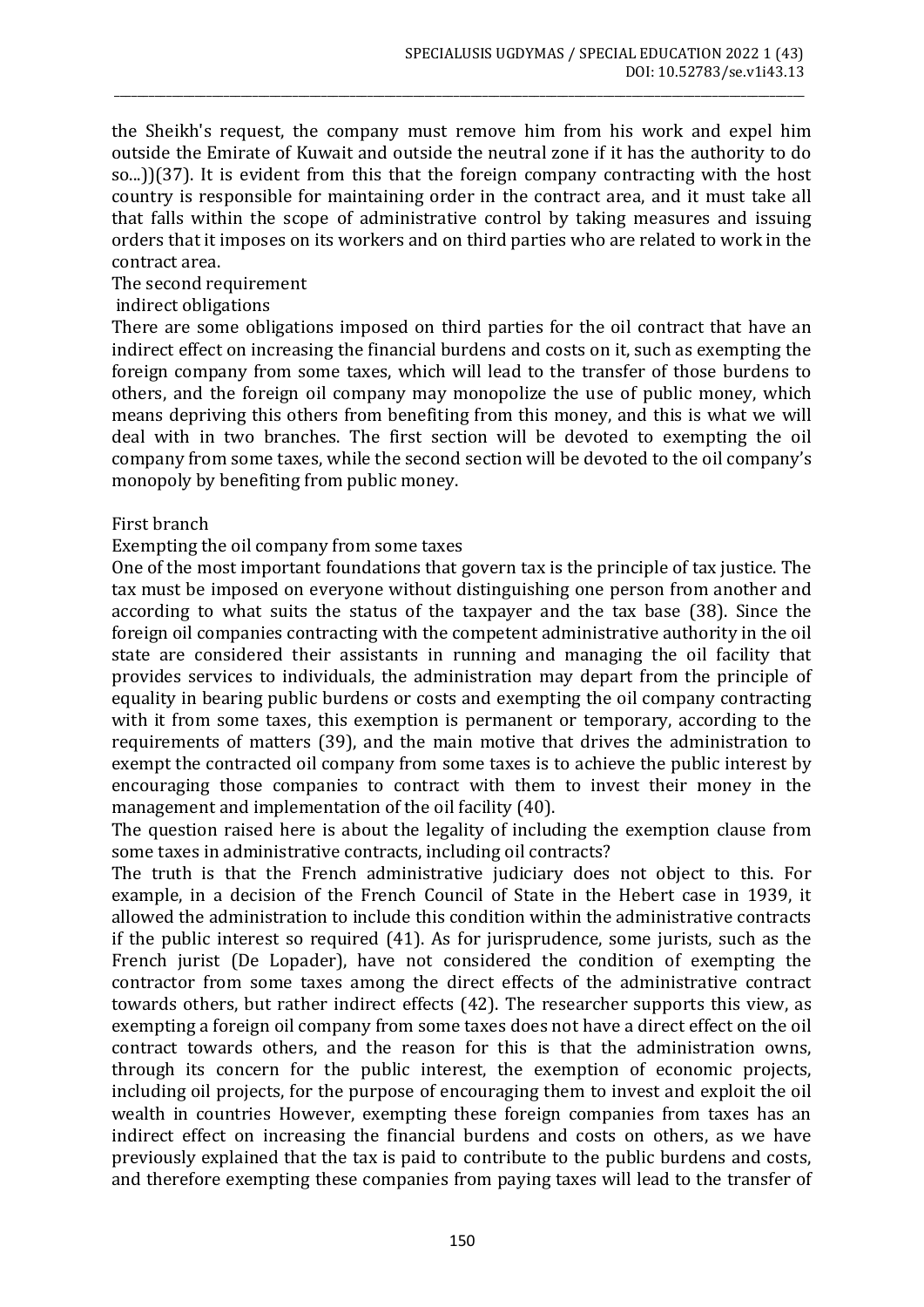those burdens to third parties, i.e. individuals who were not a party to the contract. Examples of oil contracts that exempted foreign companies from taxes and customs duties are the Model Oil Service Contract (TSC), and the Oil Development and Production (DPC) Service Contract, as it included exempting the foreign oil company from taxes (43), except for paying income tax on the profits made under the contract. It is represented in the wage due to it, and the tax amount was set at 35% of the income earned for it (44).

\_\_\_\_\_\_\_\_\_\_\_\_\_\_\_\_\_\_\_\_\_\_\_\_\_\_\_\_\_\_\_\_\_\_\_\_\_\_\_\_\_\_\_\_\_\_\_\_\_\_\_\_\_\_\_\_\_\_\_\_\_\_\_\_\_\_\_\_\_\_\_\_\_\_\_\_\_\_\_\_\_\_\_\_\_\_\_\_\_\_\_\_\_\_\_\_\_\_\_\_\_\_\_\_\_\_\_\_\_\_\_\_\_\_\_\_\_\_\_\_

second branch

The oil company's monopoly by benefiting from public money

The foreign company's expropriation by using part of the public money imposes on others a negative obligation on the contract not to be exposed to this part of the public money, which means depriving others from benefiting from it, and the oil company may participate in using this public money with others, which affects the quality and quality of the service provided to others. The contractor with the administration under the administrative contract, including the oil company in the oil contracts, has the right to take legal measures against third parties in order to prevent them from being exposed to the use of this part of the public money allocated to him, and then he has the right to use seizure cases against other individuals who dispute this the right (45). The Egyptian Supreme Administrative Court referred to the issue of the possibility of a certain individual excluding a part of the public money, as it stated in its ruling issued on March 31, 1962 that "the government has the right to allocate or influence an individual with part of the public money for his private use as long as This does not conflict with the public interest to which the property is allocated, and does not limit the freedom of the administrative person to withdraw from it or modify it for the purpose of public interest....)) (46). It is clear from this ruling that the administration can, with its discretionary power, authorize the foreign oil company in the oil contract to account for the use of part of the public money, such as using a public road that leads to the work site and is designated only for the passage of its own cars that transport tools and work materials, and it is frequently obtained in The practical life, and the reason for granting the oil company the right to use part of the public money without others is the nature of the work it is doing, and for the requirements of the workflow (47), the oil contracts have given these companies the right to use the public facilities of the oil-producing state for the purpose of benefiting from them, as the oil operations need For those facilities, most of which are located outside the contract area(48), and these facilities include land, sea and air transportation to carry out their work, and transport the produced oil to the places of export, and one of the oil contracts that stipulated this right is the contract concluded between the government of Bahrain and (Syprior) company in 1970, which Article (21) stipulates that the company has the right to use transportation and transportation facilities in return for regular wages. The contracting oil company has the right to use public and private telephone lines and telecommunications facilities in the host country, including the text of Article (24) of the contract concluded between the Iraqi government and the Basra Oil Company Limited in 1938, as it stated that ((the company has the right to extend and maintain Inside Iraq, above and below the princely lands, and on its phases, all pipelines required for its work stipulated in this agreement and all telegraph or telephone devices installed with government authorization in accordance with the provisions of Article (21) of this agreement...)) (49). The company also has the right to benefit from electric energy for the purpose of operating machinery and equipment to carry out its work and meet the personal needs of the employees and workers in the project, and it may also use water for the purpose of carrying out its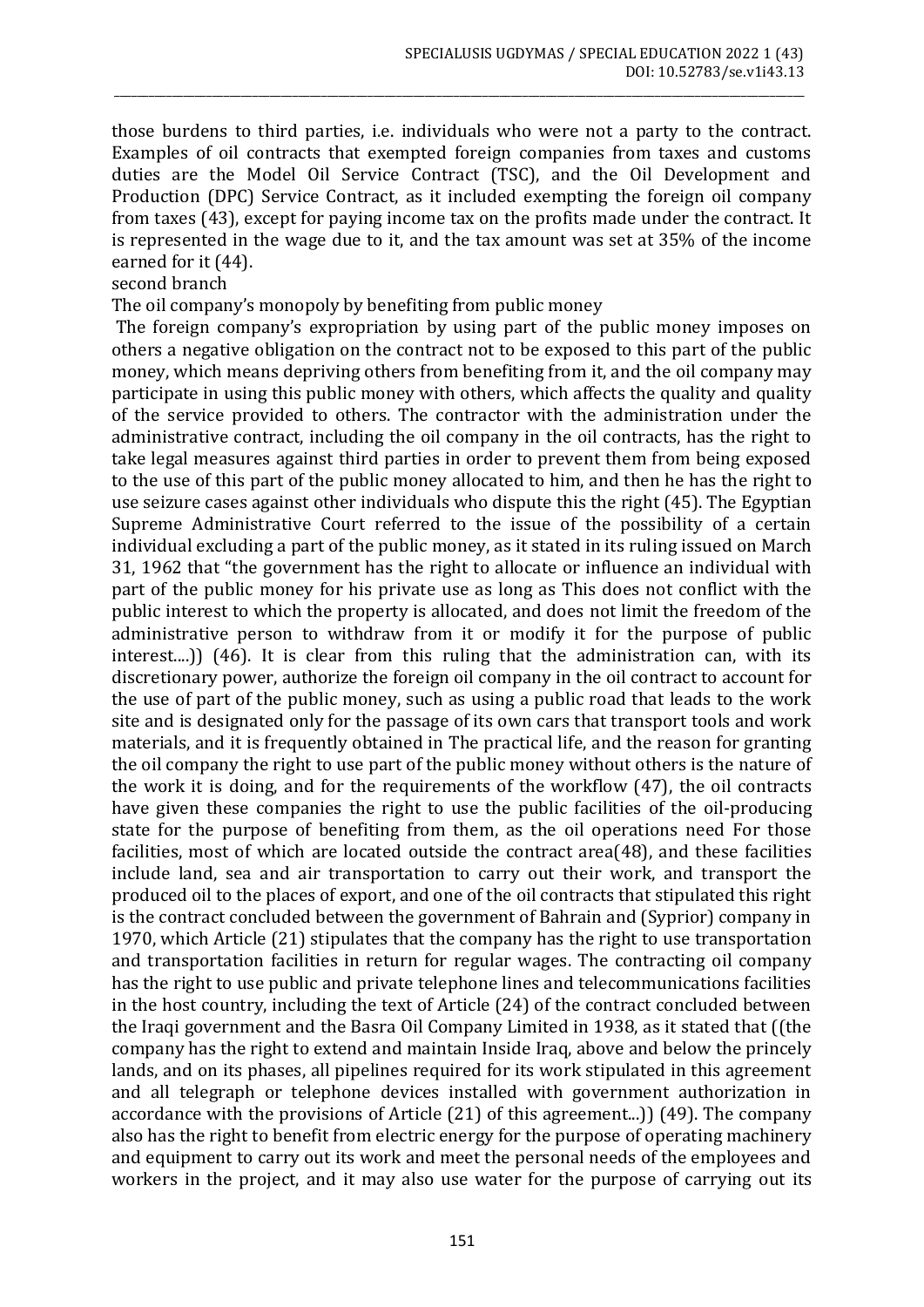work related to the oil project and meeting the personal needs of the workers, as stipulated in Article (3/9) of the contract between The Iraqi National Oil Company and the French Erab Company in 1968, as stated in it ((For the purposes of operations in accordance with the provisions of this contract, Erab has the right to use any water it may find on the surface or underground within the area covered by this contract or in the land belonging to the government and not used by it. ...and such use is free of charge, unless there is a right to a third party or any payments or compensation that must usually be paid.

\_\_\_\_\_\_\_\_\_\_\_\_\_\_\_\_\_\_\_\_\_\_\_\_\_\_\_\_\_\_\_\_\_\_\_\_\_\_\_\_\_\_\_\_\_\_\_\_\_\_\_\_\_\_\_\_\_\_\_\_\_\_\_\_\_\_\_\_\_\_\_\_\_\_\_\_\_\_\_\_\_\_\_\_\_\_\_\_\_\_\_\_\_\_\_\_\_\_\_\_\_\_\_\_\_\_\_\_\_\_\_\_\_\_\_\_\_\_\_\_

Conclusion

After we finished the study on the subject of our research tagged (the impact of oil contracts for others), we reached a number of results and a set of recommendations, represented by the following:

First - the results

In the context of researching the impact of oil contracts for others, we reached the following results:

1- The effects of administrative contracts, including oil contracts, represented by rights and obligations are no longer limited to their parties. Rather, they can affect people who are foreign to the contract, who are considered to be third parties, transcending the principle of relativity of the effects of the contract that governs private law contracts, which stipulates that the effects of the contract cannot be spent on non-contractors.

2- The rights enjoyed by third parties regarding the oil contract are that the oil contract is concluded in accordance with the law, as the legislator has imposed on the administration a number of restrictions and procedures that it is obliged to follow in order to preserve the public interest and public money. Likewise, third parties have rights in relation to administrative contracts in general, and in oil contracts in particular, represented by the guarantees stipulated by the laws in force in the producing country, or those guarantees stipulated in the contract and required by the competent administrative authority in the oil state in their interest on the oil companies contracting with it.

3- The obligations borne by third parties for the oil contract are the sum of the powers and privileges that are unparalleled in private law contracts authorized or granted by the administration in the oil state to the oil company contracting with it. These obligations may be a direct result of the oil contract represented in the possibility of expropriation of real estate belonging to this Third parties for the implementation of the oil contract, and may be represented in the possibility of using the administrative control authorities against others in order to maintain public order at the site of the contract, and these obligations may be an indirect result of the oil contract that has an indirect effect in increasing the financial burdens and costs on it, represented by exempting The foreign company from some taxes, which will lead to transferring those burdens to others, and the foreign oil company may monopolize the use of public money, which means depriving this third party from benefiting from this money.

Secondly, recommendations:

1- Making the jurisdiction to decide on disputes that arise between one of the parties to the oil contract - the competent administration in the oil-producing country and the contracting oil company - and the third party outside the contract within the jurisdiction of the national administrative judiciary, and removing it from the jurisdiction of the ordinary judiciary, and that this jurisdiction applies to all types of administrative contracts .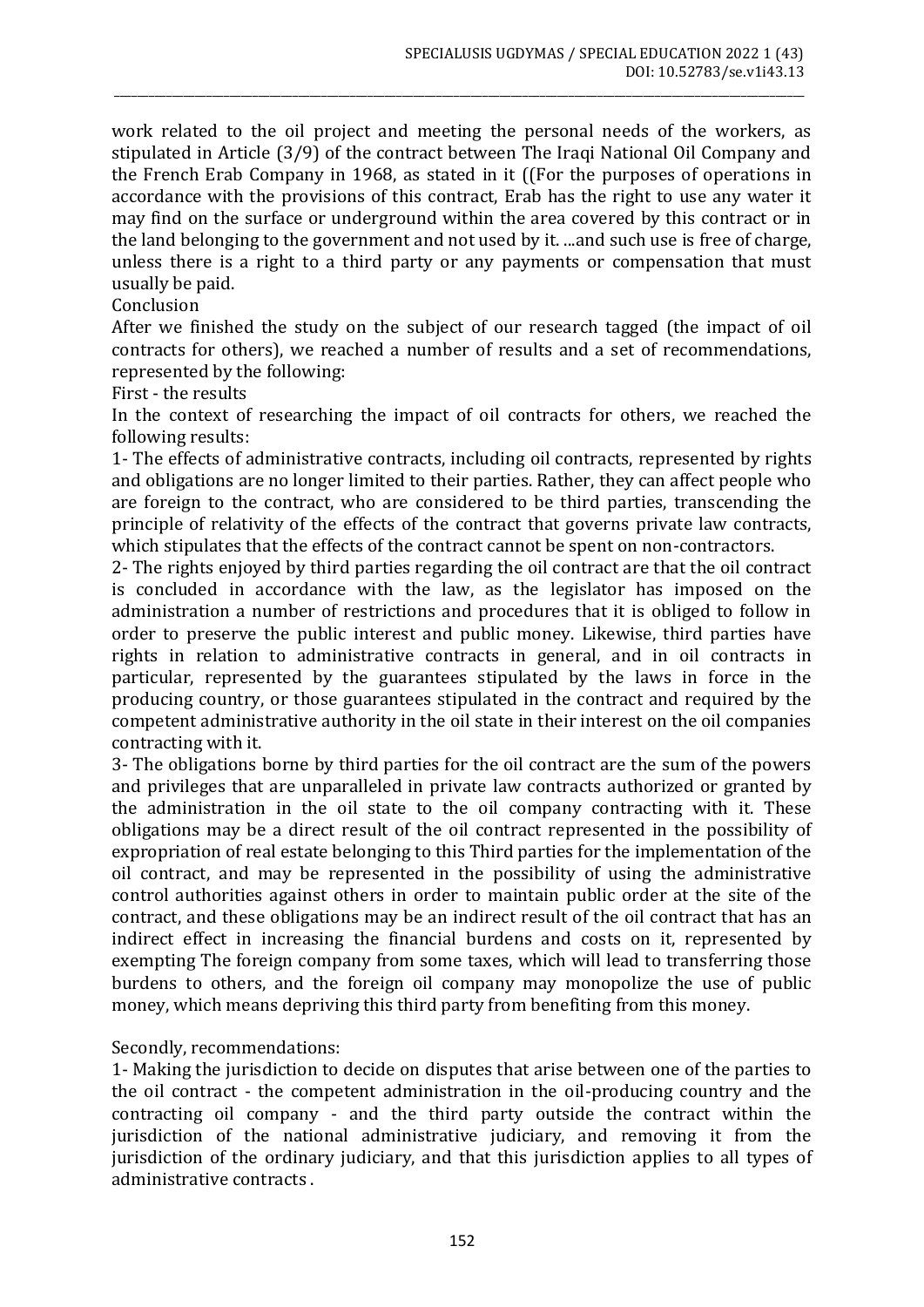2- The researcher recommends the adoption of the public tender method mainly in the process of contracting with foreign oil companies, as it allows a large number of oil companies to enter into more competition than other methods allow, reduces the risk of corruption and provides the element of transparency and distances the administration from the circle of suspicion.

\_\_\_\_\_\_\_\_\_\_\_\_\_\_\_\_\_\_\_\_\_\_\_\_\_\_\_\_\_\_\_\_\_\_\_\_\_\_\_\_\_\_\_\_\_\_\_\_\_\_\_\_\_\_\_\_\_\_\_\_\_\_\_\_\_\_\_\_\_\_\_\_\_\_\_\_\_\_\_\_\_\_\_\_\_\_\_\_\_\_\_\_\_\_\_\_\_\_\_\_\_\_\_\_\_\_\_\_\_\_\_\_\_\_\_\_\_\_\_\_

3- The competence of negotiating and signing oil contracts should be confined to the federal authority represented by the Iraqi National Oil Company, whose competence in negotiating and concluding oil contracts was stipulated in the Iraqi National Oil Company Law No. (4) of 2018 in force.

4- The right of the foreign oil company to employ foreigners must be linked with the issue of training nationals in the oil contracts concluded by the competent authorities in the Iraqi government, and a law must be issued to protect workers in the oil sector, with the aim of protecting workers from environmental and work risks, and obligating oil companies to provide the appropriate environment them to ensure safety, health and security, taking into account the laws and international agreements related to working conditions and protection of workers.

Sources

First - the books

(1) Dr. Ibrahim Abdel Aziz - Fundamentals of Administrative Law - Foundation of Knowledge - Alexandria - without publication year.

(2) Dr. Ahmed Anwar Arslan - Administrative Law - Arab Renaissance House - Cairo - 1994.

(3) Dr. Ahmed Hafez Negm - Administrative Law - 1st Edition - House of Arab Thought - Cairo -1981.

(4) Dr. Ahmed Abdel Hamid Ashush and Dr. Omar Abu Bakr Bakhashab - The Legal System of Petroleum Agreements in the Gulf Cooperation Council Countries - University Youth Foundation - Alexandria - 1990.

(5) Dr. Hussein Khalaf - The Science of Finance - Baghdad - 1940.

(6) Dr. Hamada Abdel Razzaq Hamada - The Legal System for the Public Facility Concession - New University House - Alexandria - 2012.

(7) d. Raed Naji Ahmed - The Science of Public Finance and Financial Legislation in Iraq - 2nd Edition - Al-Atak for the Book Industry - Cairo - 2012.

(8) Dr. Saad Allam - Encyclopedia of Petroleum Legislation for Arab Countries, Arabian Gulf Region - 1st Edition - Doha - Qatar - 1978.

(9) Dr. Suleiman Al-Tamawi - General Foundations of Administrative Contracts - 5th floor - Ain Shams Press - 1991.

(10) d. Samir Dannoun - Oil Law and Oil Contracts - 2nd Edition - Modern Book Foundation - Beirut - 2015.

(11) Dr. Abdel-Alim Abdel-Majeed Musharraf - Limits on the Exemption of the Administrative Contract to Others - Without Dar Publisher - Cairo - 2004.

(12) Dr. Abdelkader Bayna - The Manual of Moroccan Administrative Law - 1985.

(13) Dr. Esmat Abdullah Al-Sheikh - Principles and Theories of Administrative Law - Dar Al-Nahda Al-Arabiya - Cairo 1999.

(14) Omar Al-Khouli - Al-Wajeez in Administrative Contracts - 2nd floor - without publishing - 2012.

(15) d. Maged Ragheb Al-Helou - Administrative Contracts - New University House - Alexandria - 2014.

(16) Dr. Maher Alawi Al-Jubouri - Principles of Administrative Law - Dar Al-Kutub for Printing and Publishing - University of Mosul - 1996.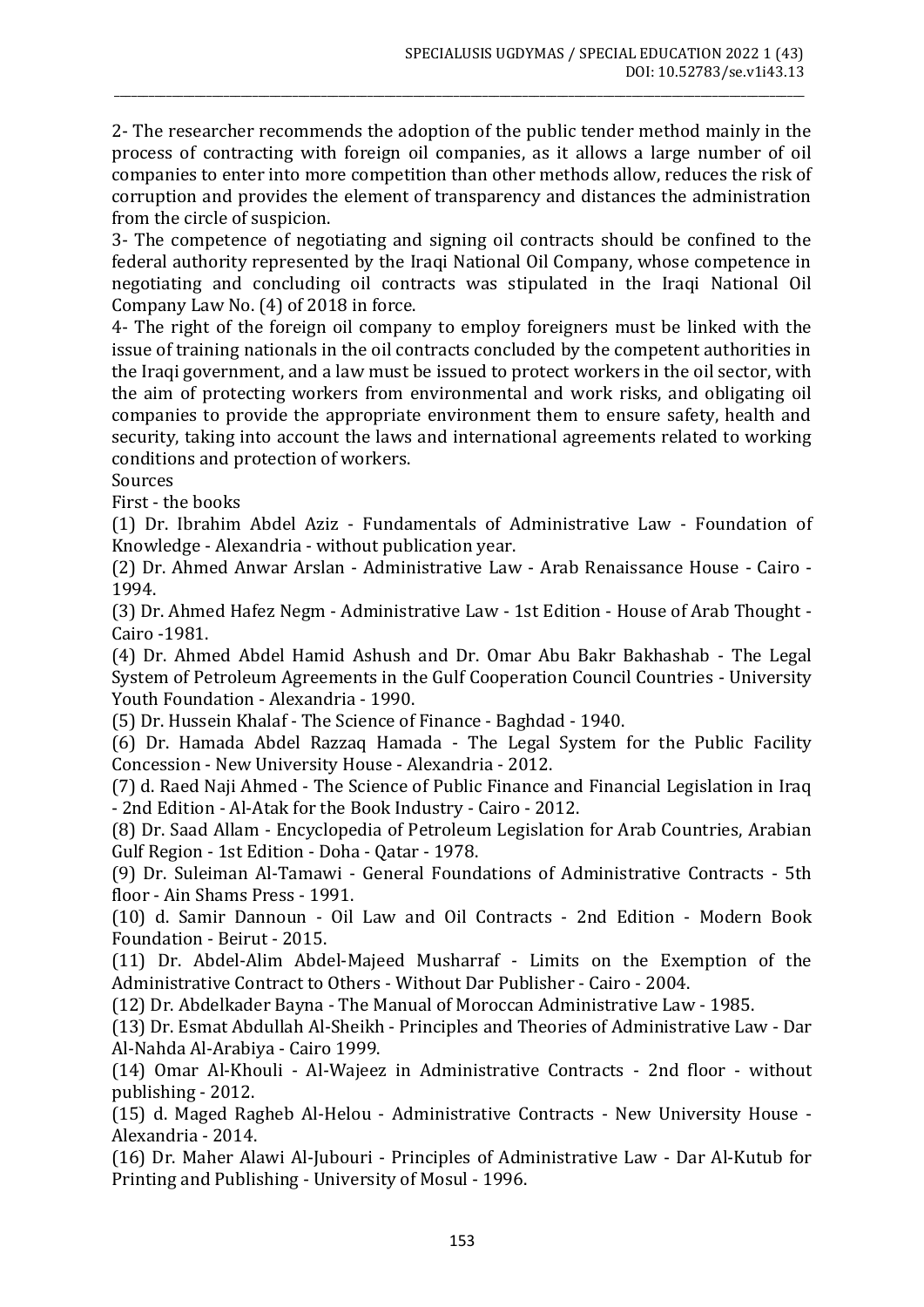(17) Dr. Mazen Lilo Radi - Administrative Law - Baghdad - 2016.

(18) d. Muhammad Hussein Mansour - International Contracts - 1st floor - New University House - Alexandria - 2008.

\_\_\_\_\_\_\_\_\_\_\_\_\_\_\_\_\_\_\_\_\_\_\_\_\_\_\_\_\_\_\_\_\_\_\_\_\_\_\_\_\_\_\_\_\_\_\_\_\_\_\_\_\_\_\_\_\_\_\_\_\_\_\_\_\_\_\_\_\_\_\_\_\_\_\_\_\_\_\_\_\_\_\_\_\_\_\_\_\_\_\_\_\_\_\_\_\_\_\_\_\_\_\_\_\_\_\_\_\_\_\_\_\_\_\_\_\_\_\_\_

(19) d. Muhammad Fouad Abdel Basset - The works of the administrative authority without a publishing house - 1989.

(20) d. Muhammad Labib Shukair and d. Sahib Dahab - Petroleum agreements and contracts in the Arab countries - Part 1 - 2nd floor - International Press - Cairo - 1969.

(21) d. Muhammad Labib Shukair and Dr. Sahib Dahab - Petroleum agreements and contracts in the Arab countries - Volume 2, 2nd floor - International Press - Cairo - 1969. (22) d. Muhammad Musa Khalaf Al-Jubouri - The Legal System of Investment Contracts in the Refining of Crude Oil - New University House - Alexandria -2013.

(23) d. Muhammad Yusef Alwan - The legal system for oil exploitation in the Arab countries, a study in international contracts - 1st floor - Faculty of Law - Kuwait University - 1982.

(24) Dr. Mahmoud Al-Sinari - Recent Developments to Appeal for Cancellation of Administration Contracts - Dar Al-Nahda Al-Arabiya - Cairo - 1984.

(25)- Dr. Mahmoud Helmy - Administrative Contract - 2nd floor - Arab Thought House - Alexandria - 1977.

(26) Dr. Muhammad Khalaf Al-Jubouri - Administrative Contracts - House of Wisdom - Baghdad -1989.

(27) d. Mahmoud Atef Al-Banna - Principles of Administrative Law, Public Funds and Public Service - Arab Thought House - no publication date.

(28) Muhannad Mukhtar Noah - Offer and Acceptance in the Administrative Contract - Al-Halabi Human Rights Publications - Beirut - 2005.

(29) d. Najdat Sabri Aqrawi - Implementation of development projects by foreign companies in Iraq - Edition 1, Dar Al-Qadisiyah Press - Baghdad -1986

(30) d. Nouri Abdel Hamid Khalil - The Political History of the Oil Concessions in Iraq - 1st Edition - The National Library, Baghdad - 1980.

(31) d. Yahya Hammoud Hussein Al-Boali - Data of the oil policy in Iraq, lessons of the past and future prospects - 1st Edition - Iraq Center for Studies - Baghdad - 2015. Secondly - letters and theses

(1) Habib Ibrahim Hamada - Appeal for annulment against separable administrative decisions - PhD thesis - College of Law - University of Baghdad - 1994 - p.29.

(2) Saadia Aziz Dfar - The right to amend oil licensing contracts in Iraq - PhD thesis - Faculty of Law - Al-Nahrain University - p. 2017.

(3) Sabah Abdul-Kadhim Shabib - The legal system for the development and oil production contract in Iraq - Master's thesis - College of Law - University of Baghdad - 2000.

(4) Abd al-Salam Abdallah Qaid Mufleh - The Legal System of Oil Contracts in Yemen - Master's Thesis - Institute of Arab Research and Studies - Cairo - 2004.

Third - Research

(1) Dr. Ahmed Refaat Khafagy - Acquisition in Lebanese Administrative Law - Research published in the Modern Egypt Journal, Cairo - Issue 324 - 1966.

(2) Dr. Sabah Abdul-Kadhim Shabib - The legality of signing a service contract with foreign oil companies to develop oil and gas fields - Research published in the Department of Petroleum Contracts and Licensing - Ministry of Oil - Baghdad -2009.

(3) Dr. Abdel Hamid Hashish - Separable Decisions and Management Contracts - Egypt Contemporary Journal - Cairo - Issue 363 - 1976.

Fourth - Iraqi laws